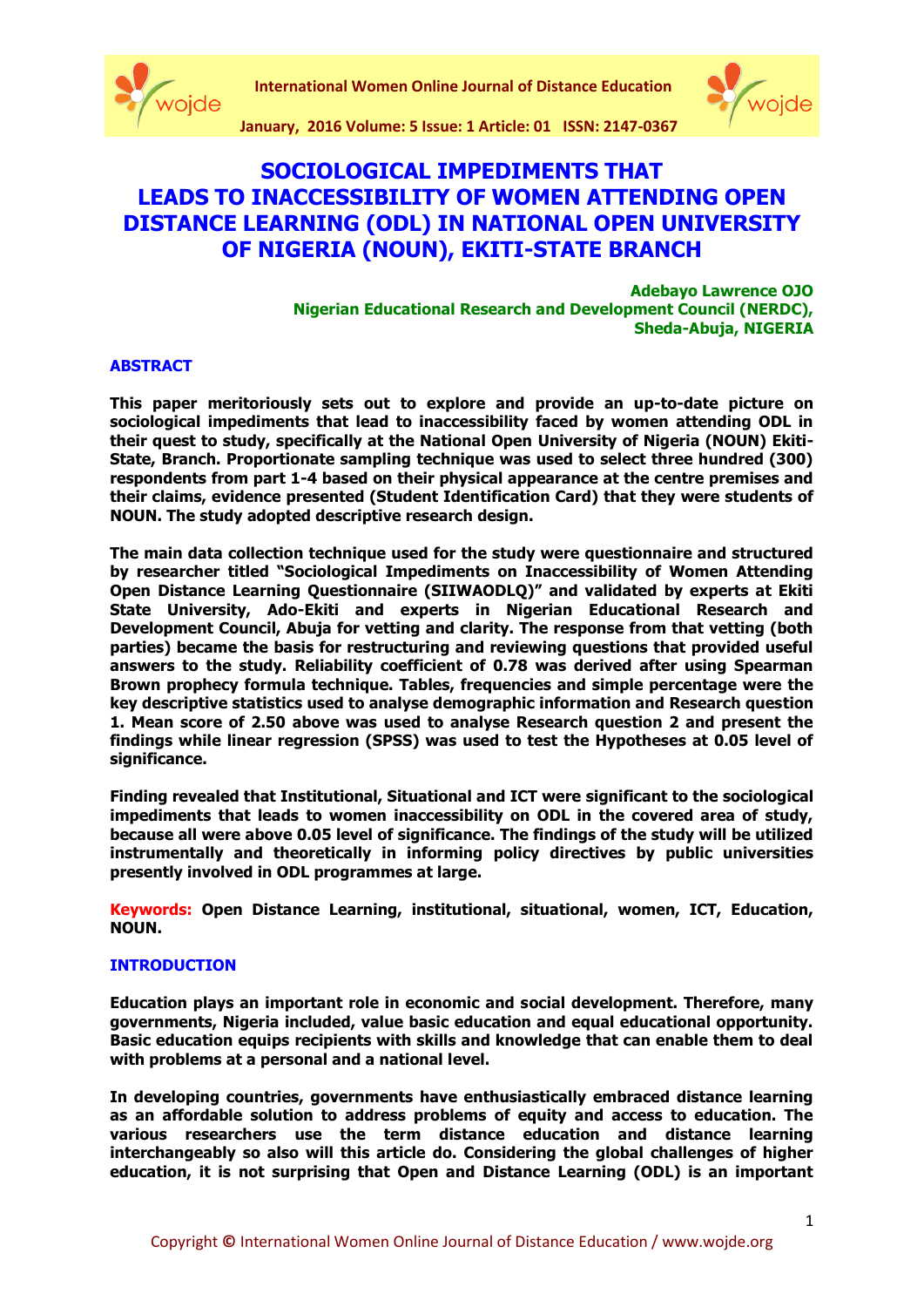



**strategy towards resolving problems of access, quality and equity (UNESCO, 2004). Adopting ODL in Universities is both the matter of responding to global demands and providing opportunities to individual who wish to fulfil their education potential.** 

**Distance education has been conceptualized in numerous ways, but in simple terms distance education refers to a planned and regular educational provision where there is distance between the instructor and the learner. Eastmond, (1995); Kerka, (1996) cited by Ohene and Essuman, (2014) define distance education as the use of print or electronic communications media to deliver instruction when teachers and learners are separated in place and/or time. The Commonwealth of Learning defines distance education as that which refers to situations where learners are physically separated from the educational provider, communicating in writing, (using letter, mail, email, fax or computer conferencing; verbally (by telephone, audio conferencing, video conferencing); or in face-to-face tutorial sessions' (COL, 2003). Distance education or learning is an approach used by providers of education for students who study when and where it suits them best. There is continuous learning by students in this mode of education, which usually suits students who fulfil other commitments such as work, family and community.**

**Women represent half of the world's population and could represent half of the total productive labour force, we endorse the United Nations Development Program assertion that "it is necessary to seek cultural and educational institutions to train, prepare, and give full opportunity for woman to participate with thought and experience and practice" to develop themselves and the nations in which they live (UNDP, 2007). In addition to advancement, education provides a means for women to protect themselves from exploitation. I can optimistic that distance education, especially the use of e-learning, will move educational systems forward, especially in the most influential aspects that touch the women lives, and especially for disadvantaged or marginalized women who are otherwise denied formal education and developmental opportunities.** 

**National Open University of Nigeria (NOUN) was initially established on 22nd July, 1983 as springboard for Open Distance Learning (ODL) in Nigeria. The university, at present, has 47 study centres spread across Nigeria and operates its Administrative Headquarters located in Lagos, Nigeria. From the take-off of the university, pioneer student enrolment stands at 32,400 with over 50 programmes and 750 courses, stair casing through from certificate to diploma and degree level, and maintain a strong commitment to internationalization. The establishment of Open and Distance Learning institutions around the world is to address the education and re-educational needs of individual learners and workforce (Pierrakeas et al., 2004).** 

**NOUN in particular, typically develop educational activities underpinned by an educational philosophy fundamentally different from those held by conventional educational systems. The main aspect of this philosophy is to promote "lifelong education" and to provide an individual with the best alternative mode of accessing higher education (Keegan, 1996) cited by (Raymond, 2012). NOUN is located along Are-Afao Road, Ado Ekiti, Ekiti-State, Nigeria with population over 4000 students offer different courses.**

**Institutional impediments are those caused by organisational set-up, it may be both physical and non-physical. The physical may include such things as nearness to classroom, road net-work and other academic resources such as the library. Stringent admission requirements, high tuition fees and the mode of paying these fees constitute some of the non-physical. NOUN is an institution running ODL programmes in Nigeria including Ekiti-State Branch face some impediments of serving student population which is diverse in terms of enrolment, demography, location and level of advanced knowledge prior to enrolment into programmes. Currently, ODL students are the fastest growing**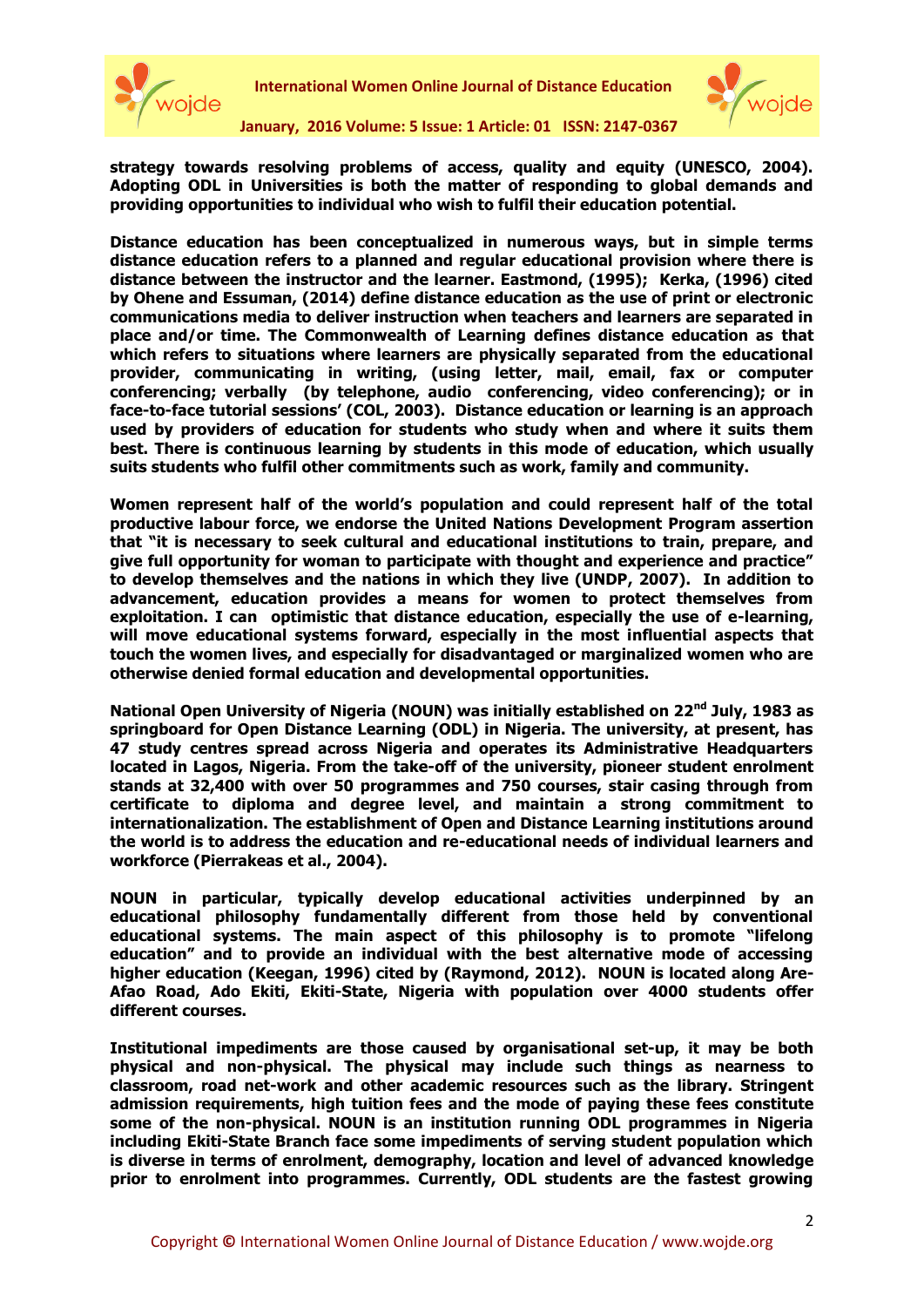



**segment of tertiary education in the country, in NOUN, women students, who enrol on distance education programmes, it is believed, do so for several reasons, including convenience. Distance education students who are mainly adult workers may be timebound due to work or location-bound due to geographic or family responsibilities (Galusha, 2012).** 

**Situational impediments are persistent and pertain to the women individual's to a particular situation. It includes process of socialization, cultural, family responsibilities, lack of support from the husband, not being taken seriously, campus climate, lack of network support for coping, time conflicts, and lack of mobility.** 

**Thus, the ability to handle these situational impediments by women will determine ones participation in distance programmes. The individual's situation may refer to her responsibilities at home, place of work or community. Many distance women learners are within the working class bracket and are married adult learners taking care of the family.** 

**Therefore, they need to possess the ability to balance their time for the different roles and responsibilities. Galusha (2012) asserts that students' age, type of work and marital status, lack of adequate money to cover the cost of the programme constitute an important aspect of situational impediment for women. The level of one's salary, access to loan and the desire to improve one's self for a better future may determine the urge to go for a loan to pursue further education.**

**There is universal recognition of the need to use Information and Communication Technology (ICT) in education as the era of globalization began, where the free flow of information via satellite and the internet holds sway in global information dissemination of knowledge. Braimoh and Osiki (2008) raise concern about this approach of restoring the teaching learning transaction in Africa because of the low development of the Information Communication Technology (ICT) sector.** 

**It is further argued that the use of ICT in distance education poses a lot of challenges due to uneven and unequal access to computers and the internet and most importantly the fact that power supply is unstable. ODL at NOUN in Ekiti- State is presently facing impediment in information dissemination because of instability of power supply that decline the women to have access to immediate information through the internet.** 

**Two types of skills are involved, namely, technical competence and information literacy (Mossberger et al., 2003) that people need in order to have effective access to contemporary ICT is a problem to distance learners. Accordingly, technical competence refers to the skills needed to operate the hardware and software of ICT, including the skills of using networked systems to access and share information.** 

**Collectively, these skills have been referred to as "computer literacy" (Warschauner, 2003). Lack of these skills is a critical impediment as learner may fail to use the various physical, digital and human resources involved ICT.**

**The potential benefits of ODL related to its flexibility, accessibility, affordability and life based education are numerous. ODL could enable an expansion of tertiary enrolments at less cost per student than under the traditional residential campus system (Pityana, 2004), since it allows the training of more people. Greater flexibility enables ODL courses to adapt to specific student needs or work requirements, thereby enabling greater relevance. ODL also accommodates the growing demand for lifelong learning more easily than do residential programmes. Moreover, ODL can effectively reach those learners who have been denied access to higher education, for example, women who are unable to attend traditional educational programs because of household responsibilities or cultural**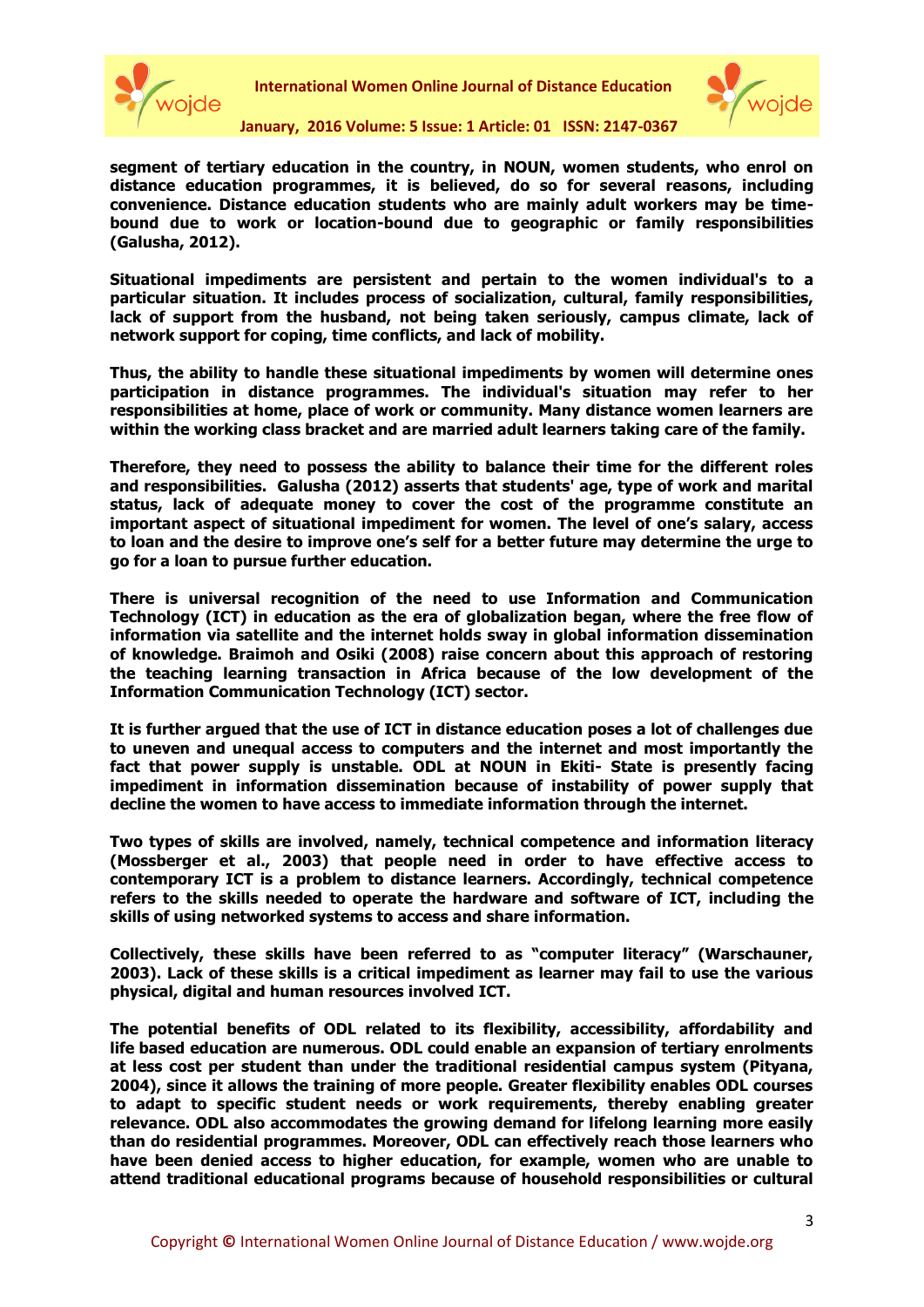



**constraints, economically marginalized groups, and the imprisoned (Rumble, 2000). Despite the expanding growth of ODL and its perceived benefits, students who enrol with ODL have been shown to face many impediments related to individual, institutional and ICT (Cosmas and Mbwette, 2009; Mbukusa, 2009).** 

# **ABOUT the STUDY**

#### **Statement of The Problem**

**Open Distance Learning (ODL) has greater flexibility, relevance and its ability to accommodate the growing demand of lifelong learning education (Daniel, 2005; Pityana, 2004), and is a perseverance avenue to those who have previously one way or the other denied access to higher education to earn their degrees. Yet, studies reported that ODL students facing some impediments which lead to the high drop-out and late completion of their studies (Allen and Seaman, 2010; Zirnkle, 2004). Whereas there is an agreement on the benefits of distance learning, controversy persists with regard to certain fundamental issues among the women attending distance learning such as limited use of technology; lack of awareness of quality parameters of delivery systems among staff, general inefficiency of administrative systems and high attrition rates.** 

**It's on this note that investigating the sociological impediments that leads to inaccessibility of women attending Open Distance Learning (ODL) in National Open University of Nigeria (NOUN) Ekiti-State Branch became necessary.**

#### **Purpose of The Study**

**The purpose of this study was to examine the sociological impediments that leads to inaccessibility of women attending Open Distance Learning (ODL) in National Open University of Nigeria (NOUN) Ekiti-State Branch.**

#### **Objective of The Study**

**The objective of this study was to examine impediments related to Institutional, Situational and ICT levels facing women attending distance learning in NOUN, Ekiti-State Branch.** 

#### **Research Questions**

**The study seeks to find answers to the under listed research questions:**

- **What are the impediments facing women attending distance learning in NOUN**
- **What are the perceptions' of women attending distance learning in NOUN**

#### **Hypotheses**

**The following hypotheses were formulated and tested for the study:**

- **Institutional impediments will be a significant to women attending ODL in NOUN.**
- **Situational impediments will be a significant to women attending ODL in NOUN.**
- **ICT impediments will be a significant to women attending ODL in NOUN.**

#### **Significance Of The Study**

**It was the belief of my (researcher) that this research work would meet a certain expectations, findings would be beneficial to the ODL stakeholders and public at large. It will help to explain the impediments facing women attending ODL that would be the steppingstone towards its solutions. It would also provide useful information to policy maker and ODL planners, that would be useful for formulating actionable ODL policies on women in the nation. It would contribute to the exiting body of knowledge and better understanding on impediments facing women attending ODL in general.**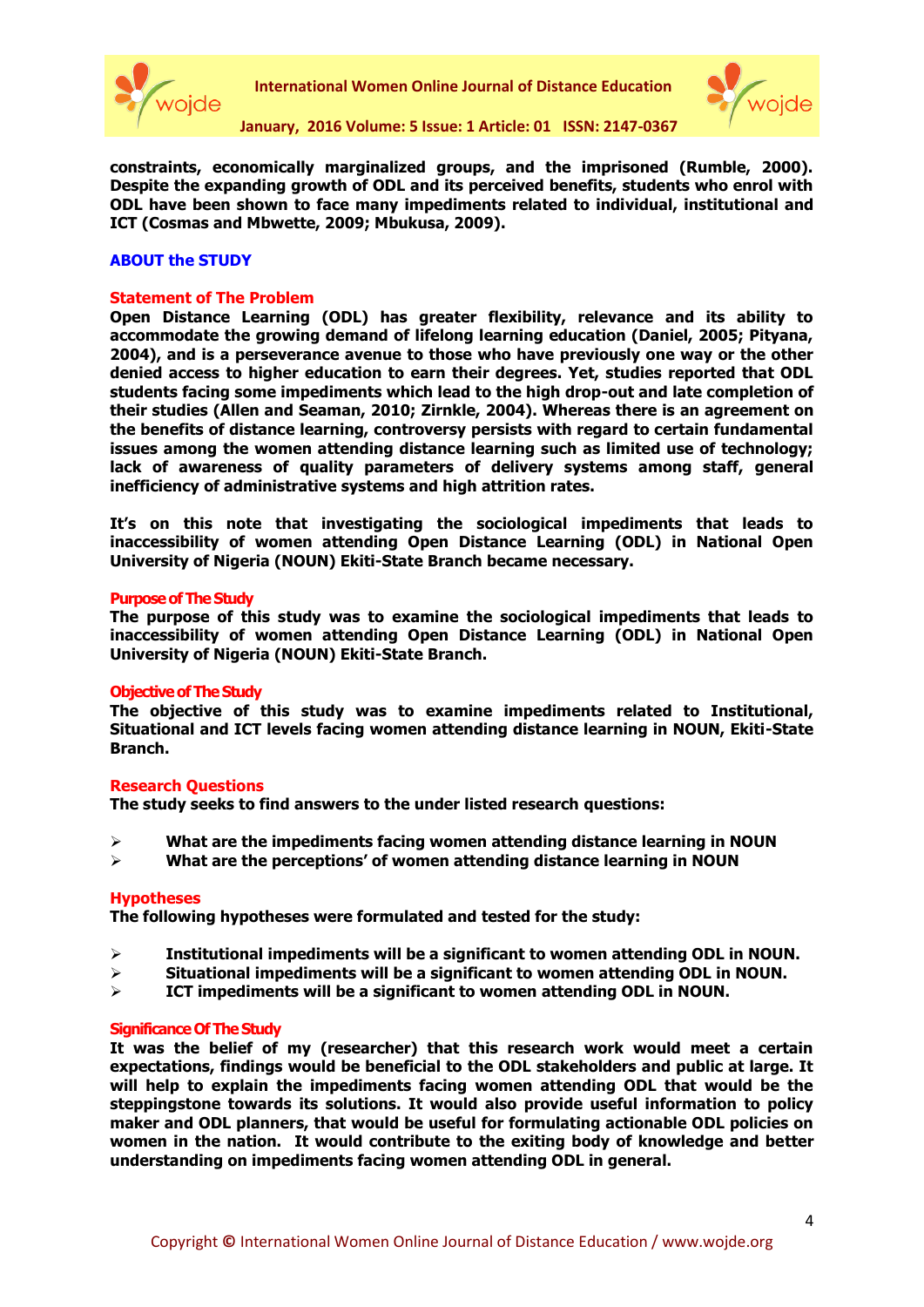



### **METHODOLOGY**

#### **Research Design**

**This study adopted descriptive research design. Descriptive research design is a scientific method, which involves observing and describing the behaviour of a subject without influencing it in any way. It is used to obtain information concerning the status of the phenomena to describe, "what exists" with respect to variables or conditions in a situation.**

### **Population**

**The study population refers to members, individuals, groups or elements involved in the study. The population of this study consisted of all women attending ODL in NOUN Ekiti-State Branch and it focus on 1500 (One thousand five hundred) respondents respectively.**

#### **Sample and Sampling Procedures**

**The sample for this study was three hundred (300) women selected from NOUN study centre Ekiti-State, Branch. Proportionate sampling technique was used to select them from part 1-4 based on their physical appearance in the centre premises and their claims, evidence presented (Student Identification Card) that they were students of NOUN.**

#### **Ethical Issues**

**The researcher requested clearance and approval letters from Director study centre (NOUN, Ekiti-State, Branch) respectively before meeting the respondents. Prior to the main study, all respondents were informed about the purpose and process of the study and were assured that confidentiality will be maintained and that information collected was for academic purpose only.** 

#### **Instrumentation**

**Questionnaire was the only instrument used for this study duly designed by the researcher in line with identified variables titled "Sociological Impediments on Inaccessibility of Women Attending Open Distance Learning Questionnaire (SIIWAODLQ)" and it was divided into two sections. Demographic information of the respondents was focused in section A while section B based on independent variables involved.** 

#### **Validity**

**Validity determines whether the research truly measures that which it was intended to measure or how truthful the research results are (Golafshani, 2003). It implies that the researcher want to measure what he/she is supposed to measure. The researcher structured questionnaire were subjected to an experts at Ekiti-State University, Ado-Ekiti and experts in Nigerian Educational Research and Development Council, Abuja for vetting and clarity. The response from that vetting (both parties) became the basis for restructuring and reviewing questions that provided useful answers.**

#### **Reliability.**

**Reliability addresses the question of consistence of the research procedures and results. It implies the research process and its ultimate outcomes and it is the degree of consistence demonstrated in a study. In order to ensure reliability for this study, the instrument was also estimated by test-retest method and analyzed using Spearman Brown prophecy formula technique and a coefficient of 0.78 was got indicating that the instrument is reliable.**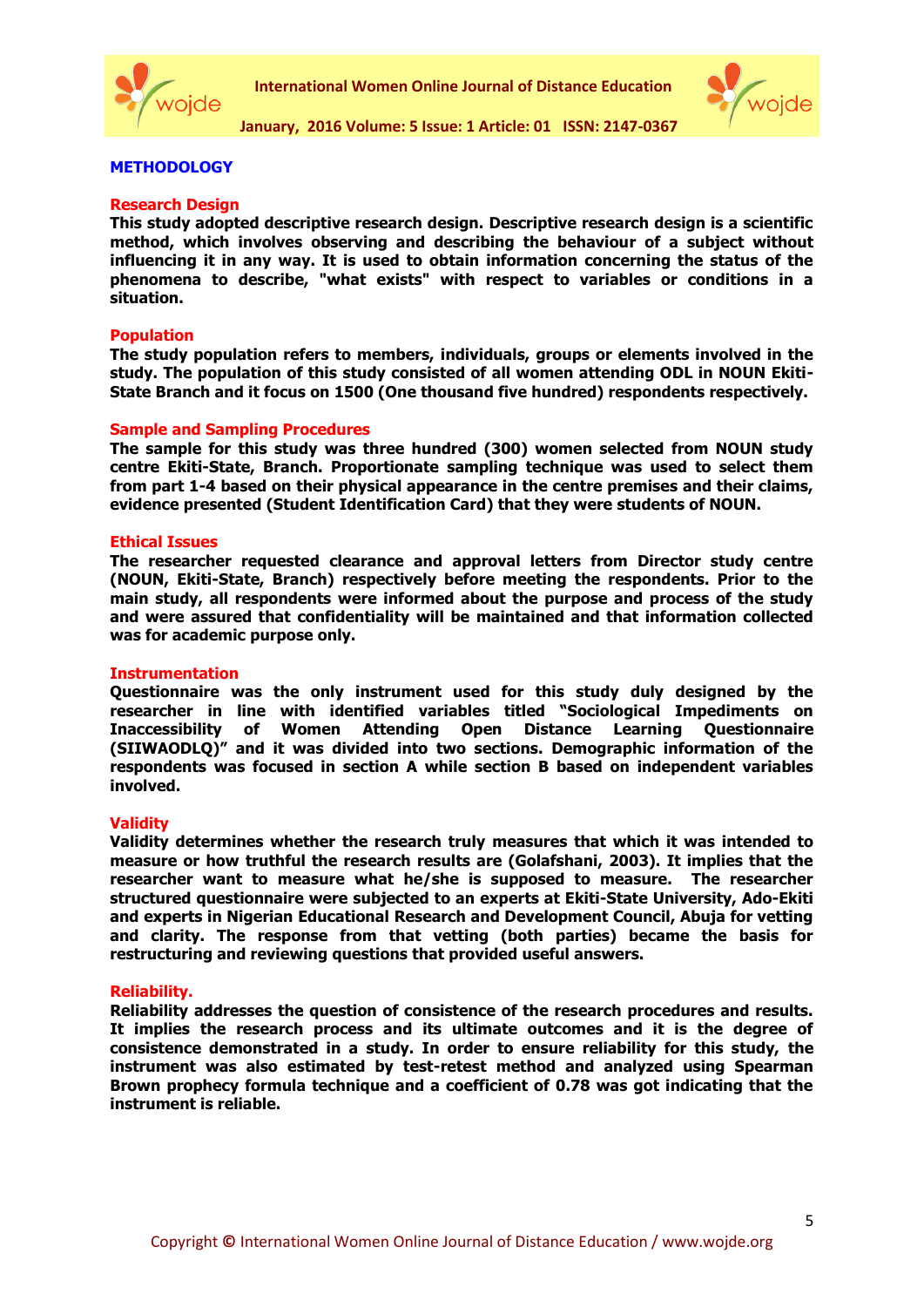



### **Data Collection**

**Three hundred (300) copies of the questionnaire were distributed and administered over a period of 6 weeks, all the completed questionnaire were retrieved immediately and a coding guide was developed to facilitate data analysis.**

#### **Data Analysis Procedures**

**The data was analyzed with Statistical Package for Social Sciences (SPSS) version 18.0 to test the hypotheses at 0.05 level of significance and descriptive statistics of simple percentage was used for demographic information and research question 1 while mean score of 2.50 above was also used for research question 2 respectively. Results and Discussions.**

#### **FINDINGS**

### **SECTION A**

# **Demographic Information**

**Data collected in respect of demographic information on marital status of the respondents shows that single were 112 (37.3%), married were 188 (62.7%). District of the state shows that 74 (24.7%) were from south, 68 (22.7%) were from north and 158 (52.6%) were also from central, these disparity became imperative because the study centre was located at the central district of the state that gives them the privilege. Age of the respondents pointed out that 64 (21.3%) were below 30 years, 98 (32.7%) were between 31-40 years, 78 (26%) were between 41-50 years, and 60 (20%) were 51 years above, it shows that most of the respondents whose education has been interrupted by one thing or other were involved in distance learning and those that want to elevate herself academically. Mbukusa (2009) found that most of the distance learning students are within 35 to 50 years of age and some are more or less. In contrast, Dabbagh and Bannan-Ritland, (2005) and Dabbagh (2007) documented that, the profile of the distance learner population is changing to one that is dynamic, tentative, younger, and responsive to rapid technological changes.** 

**While Years of study reviewed that 95 (31.7%) were part 1; 80 (26.7%) were part 2; 58 (19.3%) were part 3 and 67 (22.3%) were part 4 respectively, these disproportion were reviewed, it simply because most of them were been denied on admission into direct university and they discovered that distance learning is an alternative access to education.**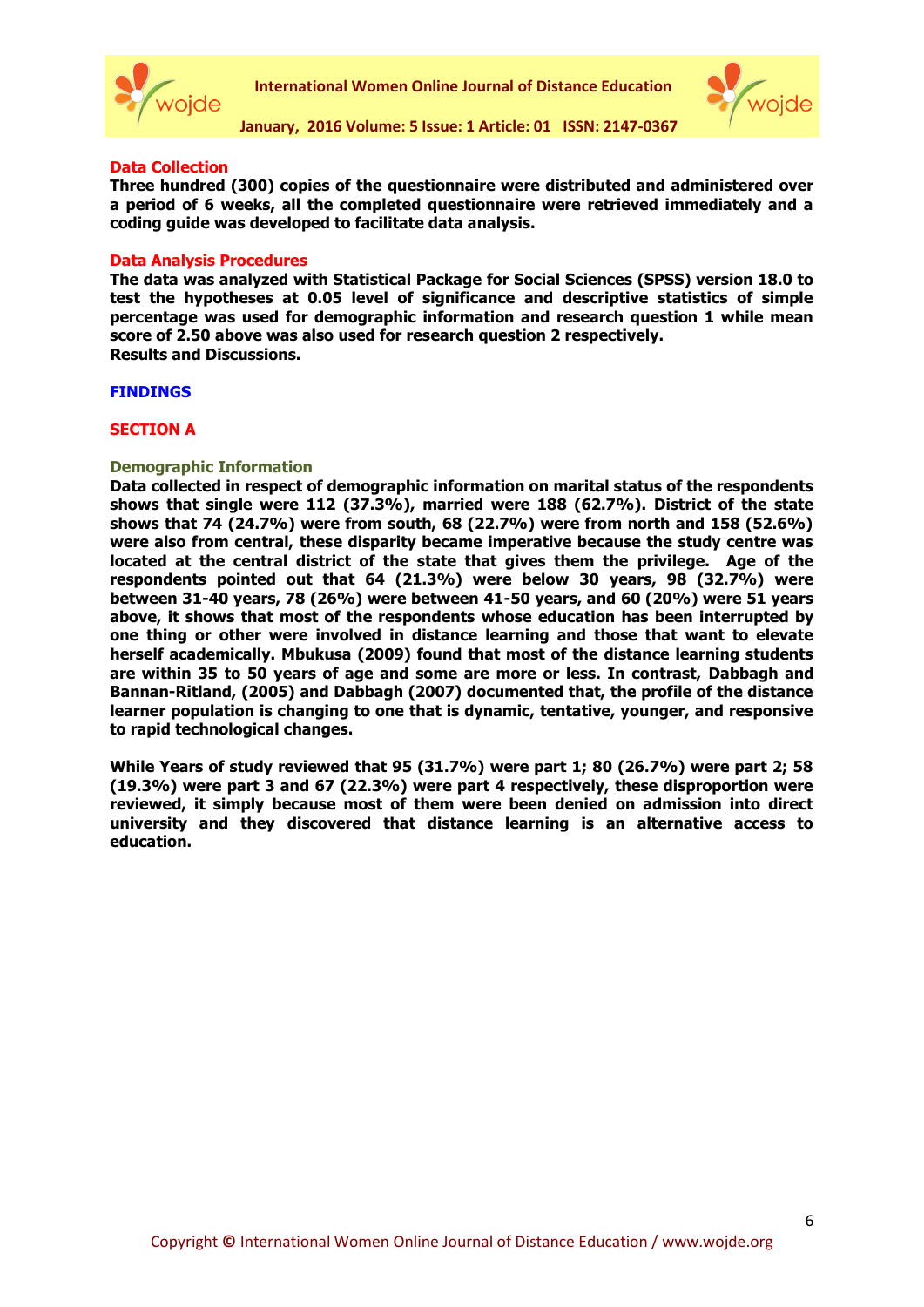





**Figure 1: Demographic information of the respondents**

# **SECTION B**

**Research question 1: Impediments facing women attending distance learning in NOUN**

| No/s           | <b>Different Types of Impediment</b>                          | <b>Frequency</b> | Percentage |
|----------------|---------------------------------------------------------------|------------------|------------|
| 1              | Huge cost of the study for women                              | 208              | 69%        |
| $\overline{2}$ | Early marriage of the women                                   | 198              | 66%        |
| 3              | Having new babies during the programme                        | 186              | 62%        |
| 4              | In-supportive by the husband/spouse.                          | 120              | 40%        |
| 5              | Parental rejection of the programme                           | 168              | 56%        |
| 6              | Occupational stress with the house work                       | 80               | 27%        |
| 7              | In conducive environment for the study by<br>women            | 75               | 25%        |
| 8              | Preference of the family to educate boys only                 | 92               | 31%        |
| 9              | Time allocation for the programme                             | 66               | 22%        |
| 10             | Distance covered before getting to programme<br><b>Centre</b> | 70               | <b>23%</b> |
| 11             | Spinsterhood rejection of the programme                       | 64               | 21%        |
| 12             | Parents refused education outside work for<br>woman           | 56               | 19%        |
| 13             | Deficiency in the general secondary exams of<br>the women     | 50               | 17%        |
| 14             | Limited disciplines by the universities on ODL                |                  |            |
|                | programme                                                     | 48               | <b>16%</b> |
| 15             | Work condition for the women                                  | 40               | 13%        |
| 16             | Health problems of the women                                  | 38               | 13%        |
| 17             | <b>Others</b>                                                 | 34               | <b>11%</b> |

| Table 1:                                       |
|------------------------------------------------|
| Different Types of Impediment with percentages |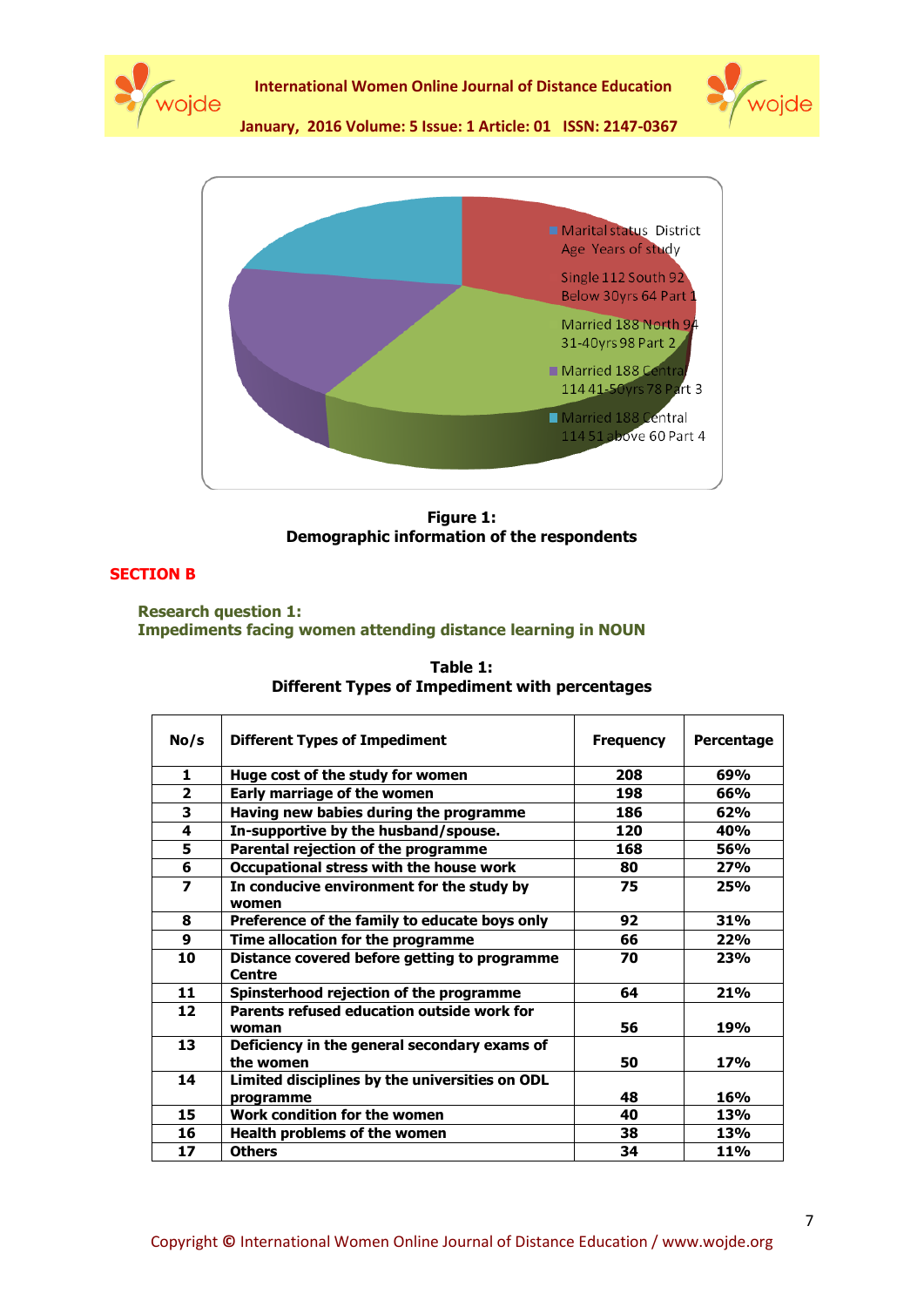



**Table 1. above shows result on different types of impediment facing women attending ODL in general.** 

**Huge cost of education was the greatest impediments to continuing a formal education as showed in the table above with (69%), this was not only on cost of tuition and books but includes the cost of lost income from going to school rather than working, and also includes a complex set of substitution costs of not being available to do non-financially rewarding work that a full-time housewife and mother would do to support the family, such as producing food and cooking, caring for children and other dependents, making clothes etc., all as part of supporting other family members who are working to produce an income to support the family group. Early marriage was (66%); having new born babies was (62%); in supportive by spouse was (40%).** 

**These impediments go hand in hand because they are all migrating from one to another. An early marriage for girls is associated with ignorance about birth control, which results in a larger family unit and spouse in supportive because of domestics responsibilities. Parental rejection (56%); occupational stress (27%); in conducive environment (25%); Preference of the family to educate boys only (31%).**

**These may be related to the fact that most parents fear their daughters leaving the house alone; some parents even do not see any importance for college education, especially for a woman; and some believe that women should only be full-time house wives. The results was supported by findings of the report on the National Committee for Women on the lack of awareness of the importance of education for girls (National Committee for Women, 2005).** 

**According to Mushi (2001); Pierrakes and Xenos (2004); Mbukusa, (2009), unfavourable home learning environment is among the barriers that have routinely impeded ODL students. Time allocation (22%); distance cover (23%); Spinsterhood rejection (21%); Parents refused education outside work for woman (19%); Deficiency in the general secondary exams (17%); Limited disciplines by the universities on ODL (16%); work condition (13%); health problems (13%) and others (11%). Time and distance can be seen as absence from home. Mushi (2001) reported problems of transport and greater distance to regional centre as among the challenges facing ODL students.** 

**This was in line with Vergids and Penagiotakooulos (2002) at Hellenic Open University in Greece found that, fluctuations in the time available for study affected by changes in work and family environments, coupled with an underestimation of the actual effort and time necessary for studies made many students (47%) abandon their studies.** 

**Most of the respondents admitted that deficiency in their secondary exams prompt them to enrol in ODL for further education, no discipline incurred by the authority in respect of ODL is concern and other impediments confronted by women see ODL as alternative for their education uplifting in nature. Whereas Diran and Yoon, (2009) in Jordan found similar results; they documented that students failure to balance time for studying and other family and job obligations is a single most cited barrier by distance learners.** 

**Moreover, lack of time as a challenge facing ODL students is a key theme which emerged from other studies conducted elsewhere in Africa such as Mbukusa, (2009) in Namibia, Ojo and Olakulehin, (2006) in Nigeria, and Basaza et al, (2010) in Uganda. Taking the above literature into consideration, it is obvious that ODL students fail to appreciate the fact that, studying by distance mode demands equal time as traditional mode if not more.**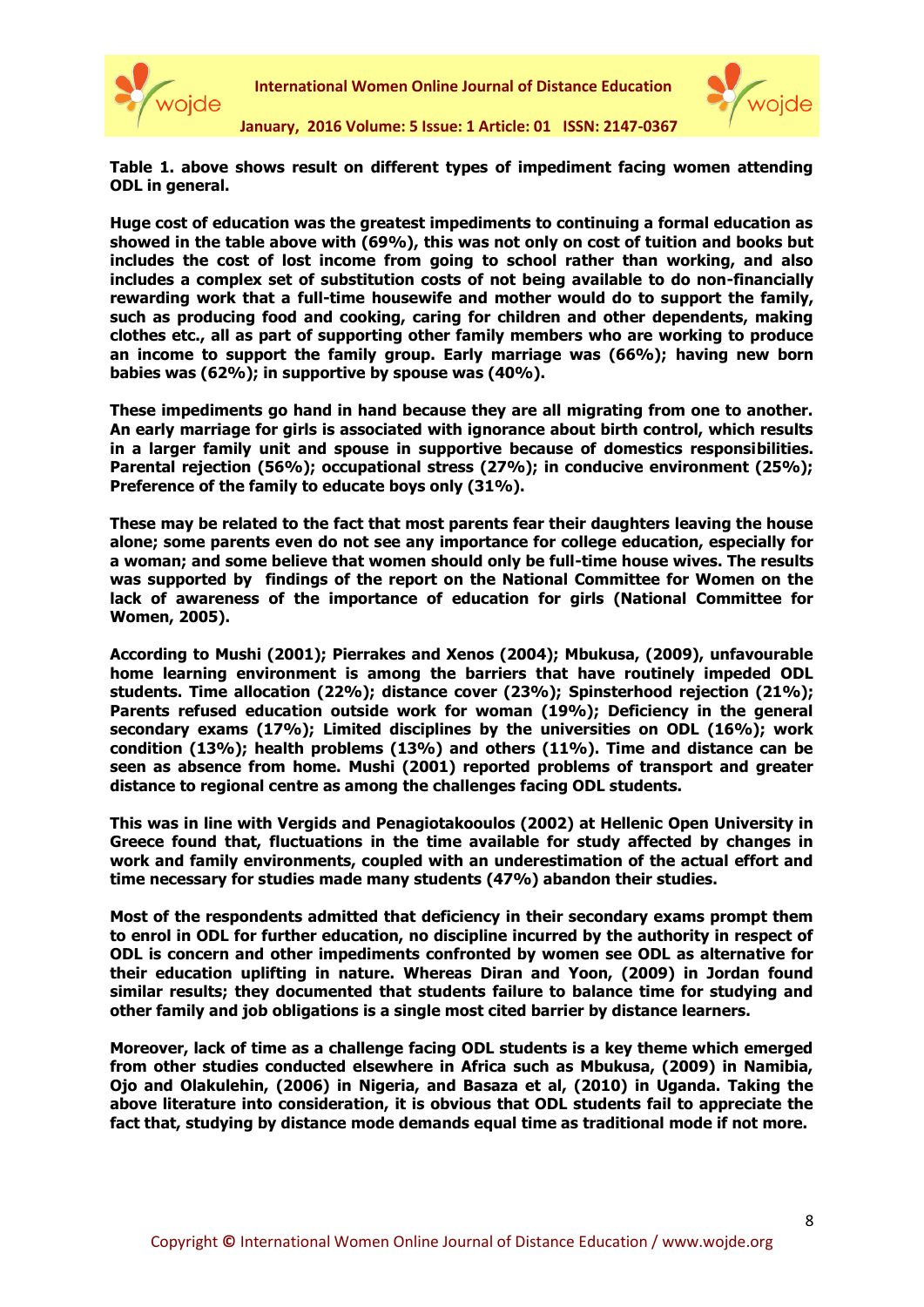



# **Research question 2: Perceptions' of women attending distance learning in NOUN**

| Table 2:                                                  |
|-----------------------------------------------------------|
| Perceptions' of women attending distance learning in NOUN |

| No/s                    | <b>Items</b>                                                                                                        | N   | Mean | <b>Decision</b> |
|-------------------------|---------------------------------------------------------------------------------------------------------------------|-----|------|-----------------|
| $\mathbf{1}$            | Do you think ODL programme is a quickest<br>way of been fully educated by women whose<br>education was interrupted? | 300 | 2.78 | Agree           |
| $\overline{2}$          | Do you prefer ODL programme than regular<br>programme?                                                              | 300 | 1.98 | <b>Disagree</b> |
| 3                       | Online internet-based course is more<br>preferable to women?                                                        | 300 | 2.54 | Agree           |
| 4                       | Do you see poor internet connectivity as a<br>major setback for ODL programme?                                      | 300 | 2.62 | Agree           |
| 5.                      | Do you think face-to-face interaction of<br>teaching is valuable than computer<br>interaction?                      | 300 | 2.51 | <b>Agree</b>    |
| 6                       | Poor computer knowledge among the women<br>make the ODL miserable?                                                  | 300 | 2.53 | <b>Agree</b>    |
| $\overline{\mathbf{z}}$ | Do you think printed materials are better than<br>internet conversion on ODL study for women?                       | 300 | 2.71 | Agree           |
| 8                       | Do you think there is age limit for ODL among<br>the women?                                                         | 300 | 2.36 | <b>Disagree</b> |
| 9                       | Do you think all the women attending ODL<br>can defend their certificate acquired?                                  | 300 | 2.88 | <b>Agree</b>    |
| 10                      | Do you think women are not hiring machinery<br>to do some of their course work and exams?                           | 300 | 2.50 | Agree           |
| 11                      | Can you encourage women to continue<br>participating in ODL programme?                                              | 300 | 2.82 | Agree           |

**Table 2. reviewed result on perceptions' of women attending ODL to their level of understanding. All the respondents (women) agree with ODL programme as quickest way of getting educated, online internet-based course, poor internet connectivity, face-to-face interaction of teaching, poor computer knowledge, printed materials, defend their certificate, hiring machinery to do some work and exams, continue participating in ODL programme while preferable ODL programme than regular and age limit for ODL was totally disagree.** 

**From these result, it can be emphatically said that women attending ODL was profitable because they saw it as an alternative for them to be duly educated for one reason that their education has been early instructed.** 

**This result was corroborated with a study by Ukpo (2005) in Nigeria showed that teachers enrolled in the ODL face challenges related to failure of trainees to receive training materials on time, students engagement in other economic activities to supplement their family incomes, and poor learner support services especially where study centre are under resourced and overstretched.**

**Likewise, Kamau (2007) in Kenya found that, without an effective learners, support services system that provides on-site face -to-face, timely feedback on student performance and access to library services, student achievement will inevitably be undermined and drop-out rates and procrastination will increase, while the advantages of distance education including cost effectiveness, will be undermined. The fact remain that**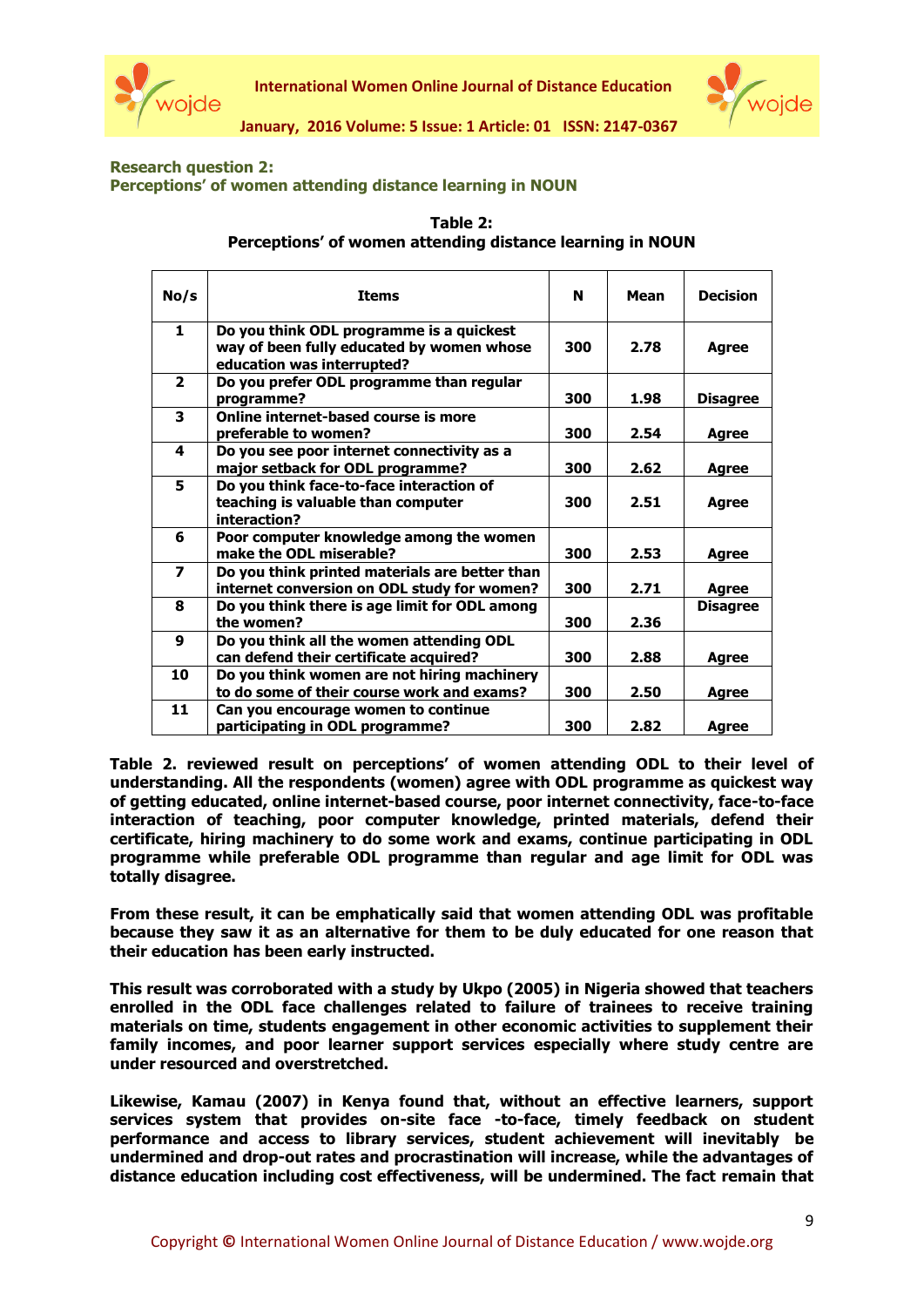



**face-to-face should provide opportunities to students to talk to their tutors and peers around content that seems difficult for them while on their own. Such contact times create many opportunities for students to learn and obtain encouragement from their peers (Mbukusa, 2009). Therefore, face-to-face sessions are unique opportunity for isolated learners to be engaged physically in teaching and learning. Basaza et al, (2010); Juma, (2005); Senanayake and Dadigamua, (2005) suggested that, students often have difficulty when they do not have direct and ongoing contact with academic advising services from their instructors.**

# **Hypothesis 1:**

# **Institutional impediments will be a significant to women attending ODL in NOUN**



**Figure 2: Linear regression analysis result on institutional impediments.**

**The above figure 2 shows result on institutional impediments on women attending ODL in NOUN, Ekiti-State branch. The hypothesis that say institutional impediments will be a significant to women attending ODL was accepted due to the fact that 3.302 were above the level of significance 0.05 respectively.** 

**Women viewed that institutional impediments gives them uncomfortable stress which include poor logistics system or a lack of appropriate advising; hence women may be more likely to experience isolation and alienation from the institution due to the lack of proper organizational support.** 

**This result was in line with a research report submitted by some researchers across the globe. Daniel, (2005) viewed that all effective distance-learning programs depend upon the "three legs" of good learning materials, effective student support, and efficient logistics. Principally, the distance learning institution should engineer all these "three legs" for effective students learning.** 

**However, there is evidence from research that the ODL may be causing, or at least contributing, to their own students' sense of burden (Tresman, 2002, Carnwell, 2000). Institutional impediments are constructed by educational institutions with or sometime without their knowledge (Zirnkle, 2004). This include difficulty in registering and paying**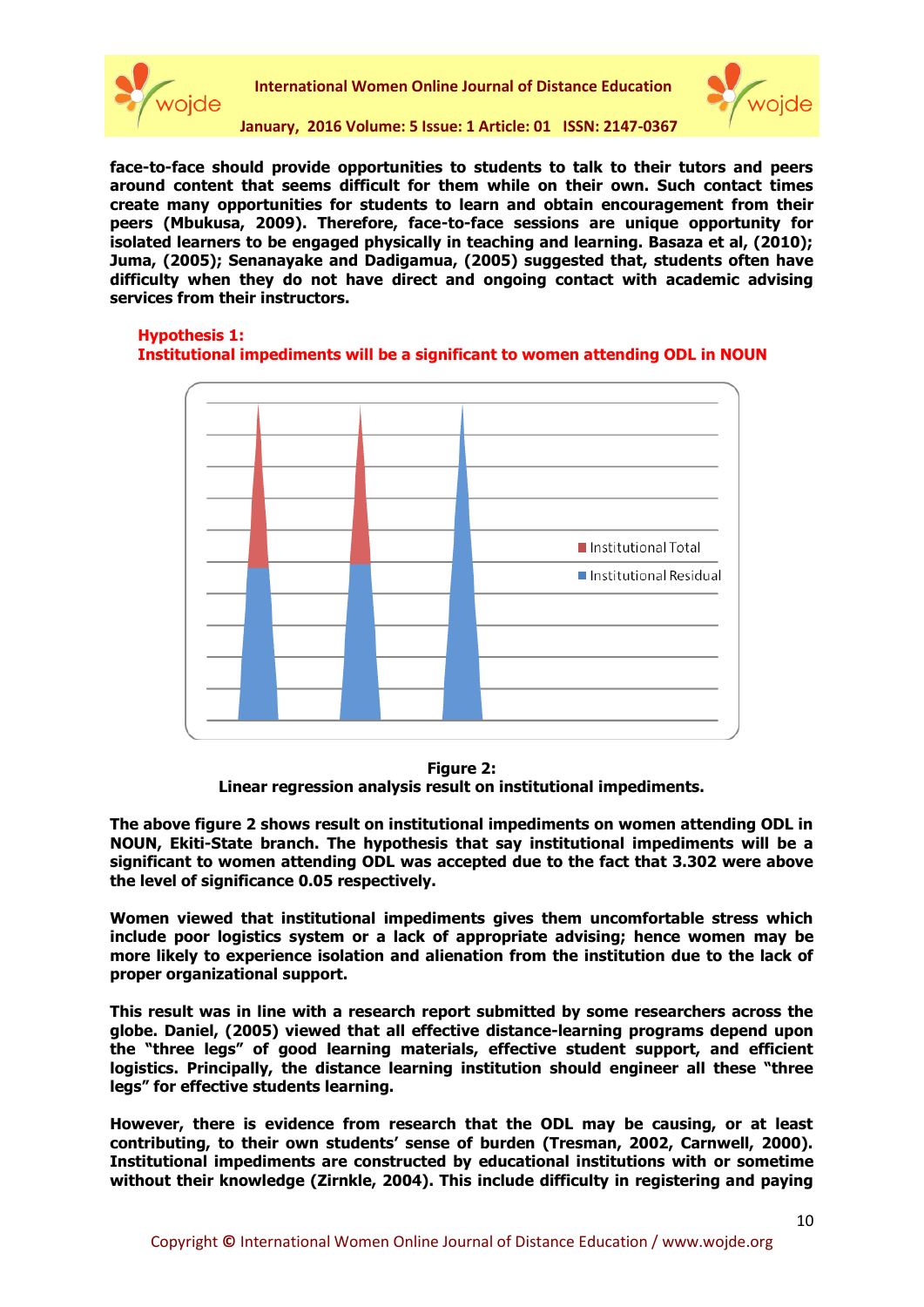



**January, 2016 Volume: 5 Issue: 1 Article: 01 ISSN: 2147-0367**

**for classes or a lack of appropriate advice provided under the umbrella of students services support (Bruening et al., 2001). Pierrakeas et al., (2004); Tresman, (2002) reported that institutional related factors facing distance education student in some region is general higher lack of guidance and information prior to enrolment. Students reported that the course in which they enrolled took more time, or it was too dense in terms of the pace of programmes, than they had expected. Many students enrol to distance learning with preconceived ideas and expectations, which may be based on prior educational experiences. Thus, guidance and information can be seen as a way to help students reframe their expectations, attitudes, and feelings about the next step in their educational journey (Moxley et al., 2001). Ineffective feedback has effects on students as they are likely to develop fear that they will not finish their programmes on time (Zirnkle, 2004).** 

**This fear of unknown or that which they do not comprehend makes students perform poorly in exams, school and even in real life (Mbukusa, 2009).** 

**Although up to-date NOUN management has put many efforts to make ODL a reality in Nigeria, still students face institutional impediments. Logistics problems such as delayed study materials at regional centre, poor record keeping and inadequate provision of other students' administrative support.** 

**Hypothesis 2:** 





**Figure 3: Linear regression analysis result on situational impediments.**

**Figure 3 above reviewed analysis result on situational impediments on women attending ODL. It was noted that the hypothesis that says situational impediments will be a significant to ODL was therefore accepted. This was followed by calculated F-ratio that higher than level of significance that is 3.102; 0.05.** 

**Women opinionated reaffirmed that situational impediments characterized all the condition disallowed them to accomplish their desire in ODL. This situational condition occurred in different perspectives such as physical, emotional, spiritual, psychological,**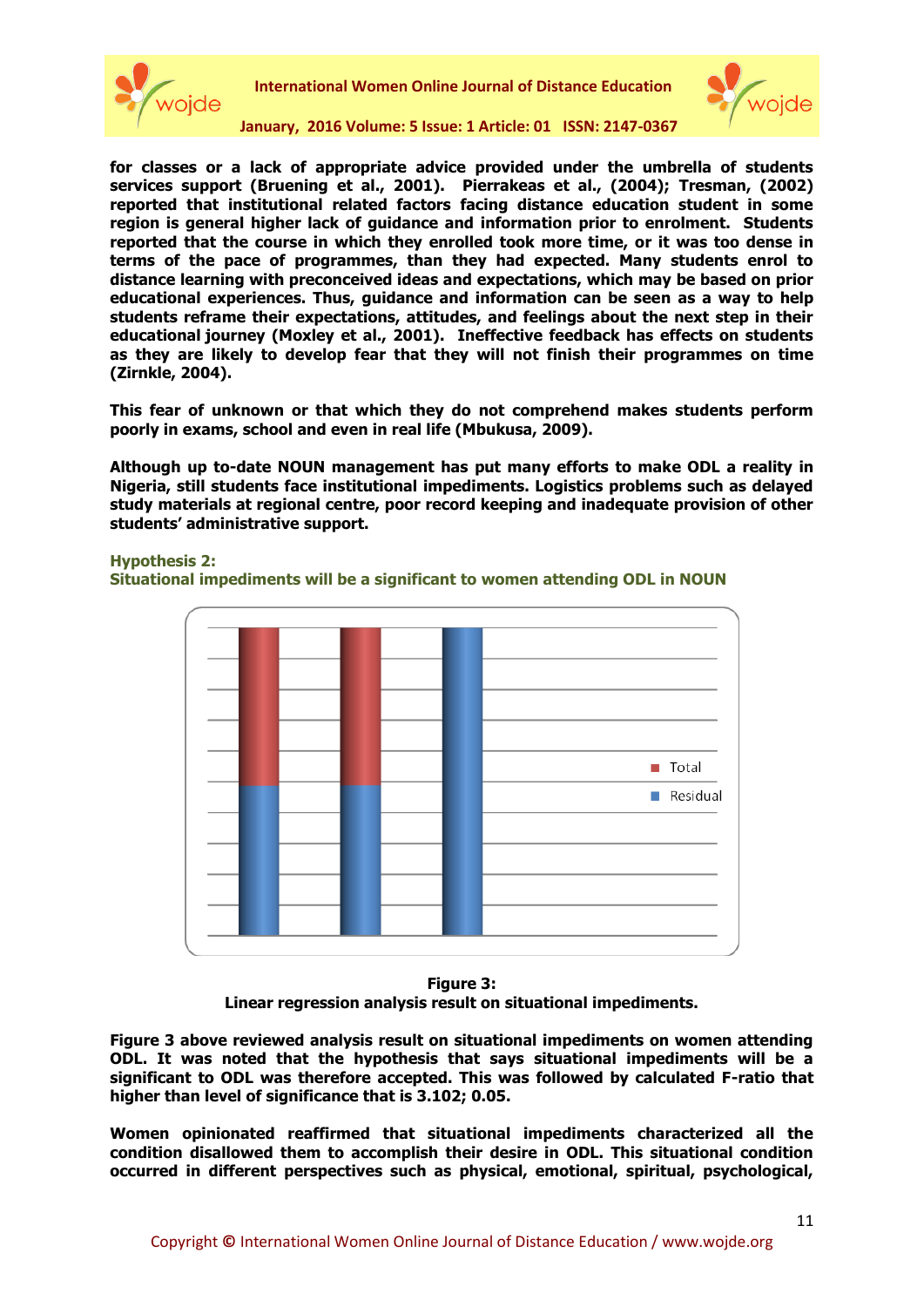



**behavioural, cultural, political, family responsibilities, lack of support from the family, not being taken seriously, campus climate, lack of network support for coping, time conflicts, lack of mobility and unidentifiable condition as shown by regression result. This result was pipeline with a research on An ethnographic study conducted by Garland (2007) identified some situational impediments for students to persistence in distance learning. These include poor learning environment and lack of time, for example, students felt that the course took more time than anticipated because they failed to judge the demands of work, home and school. Previously, Kember (1989) cited by Jakani, (2014) argued that poor time management leads to challenges such as learners inability to integrate the demands of off campus study with family, work and social commitments. Bourlova (2005) showed that adult students were seeking educational opportunities that were more appropriate for their circumstances so that they can reconcile their work life with family obligations. Despite the lack of desire to return to the traditional school, they found a solution in ODL. The finding was coincidence with Bourlova (2005) that highlights some of the impediments that facing women in continuing their education and found themselves in ODL such as: work comes first, high financial costs, having young children, and health problems. Mhehe (2002) also lists the obstacles and type of impediments facing women in Tanzania, and includes financial problems, lack of support from family or spouse, the work of women and their inability to reconcile their responsibilities at home and field, and the burdens of studying.**

#### **Hypothesis 3:**





**Figure 4: Linear regression analysis result on ICT impediments.**

**Above figure 4 shows result on ICT impediments in relation to women attending ODL in NOUN, Ekiti –State Branch. This hypothesis was significant impediments with calculated F-ratio 3.104 and is higher than level of significance which is 0.05. However, the hypothesis was totally accepted as sociological impediments that lead to inaccessibility of women attending ODL in NOUN, Ekiti-State Branch.**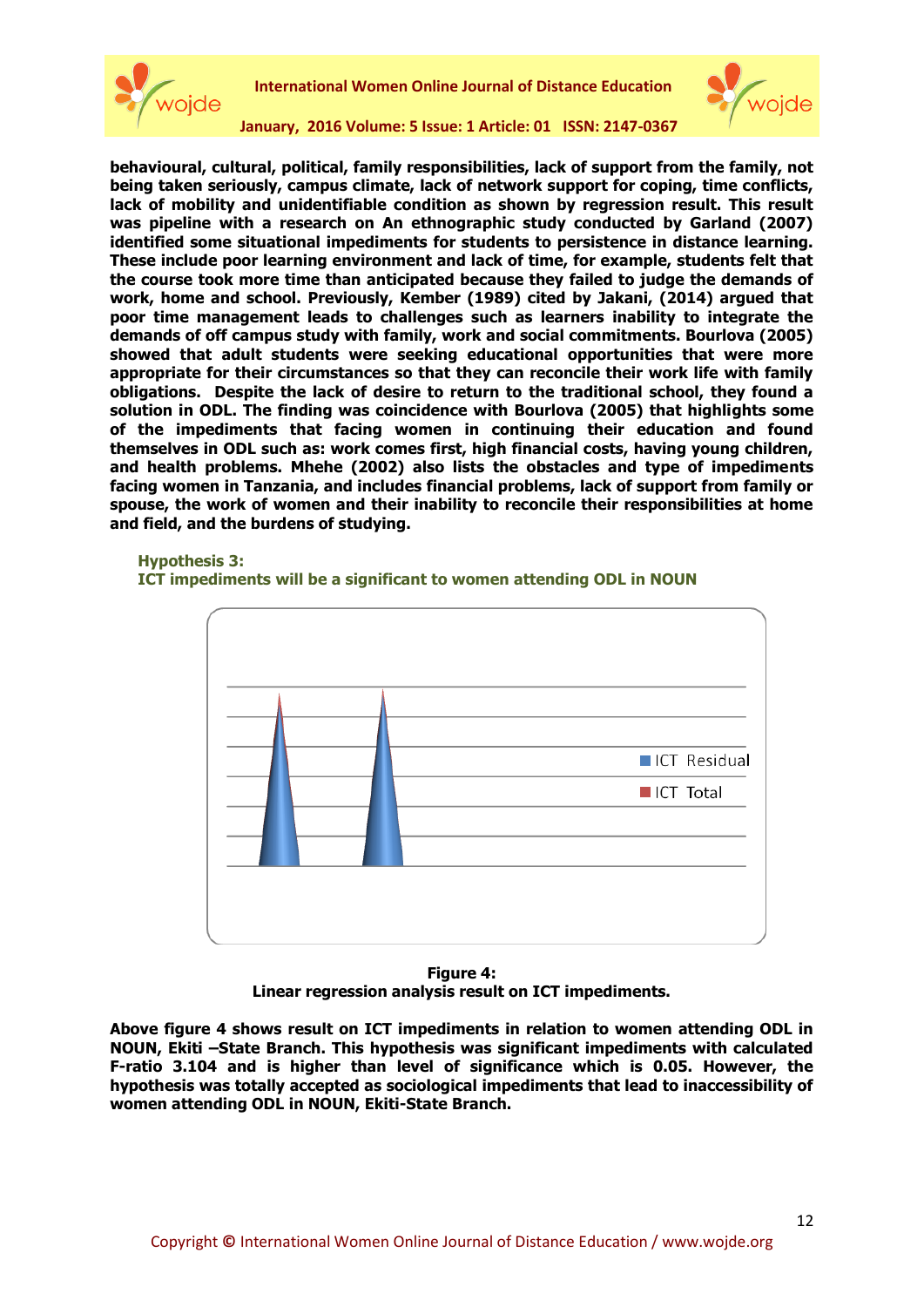



**This result was corroborated with Warschauner, (2003) that lack of these ICT skills is a critical challenge as learner may fail to use the various physical, digital and human resources involved ICT.** 

**Mossberger et al, (2003) replicated that to distance learners who are not well versed with technical competence and skills of information literacy, the use of an electronic medium in distance learning can inadvertently exclude them or be problematic in their education undertakings. It is therefore fair to anticipate that, though under circumstances some students are unable to access ICT facilities offered by the university, others might be lagging behind time simply because are reluctant to change.** 

**Howell et al, (2003) submitted that many educational institutions especially in developed countries are shifting from purely a campus-centred model of higher education to ODL model using information and communication technologies.** 

**Cosmas and Mbwette, (2009) shows that, lack of or limited knowledge of ICT by academic staff , students and the high workload of staff at University level claimed to have proliferated the problems on how to manage students records.** 

**Maguire (2001) points out in her study entitled "Gender, information technology, and developing countries" that women's access to technology and training is one of the most important requirements for the participation of women in the global knowledge economy.** 

**Therefore, attention should be given to encouraging women to deal with technology and to provide opportunities for them.** 

**She also notes that women in the developing countries in particular face some problems in accessing technology, and so it is important to provide opportunities for them to deal with the technology, as providing enormous potential will improve the status of women.** 

**Information and communication technology has an effect on women's development (Alfrih, 2005) through "a change in ways of thinking and dealing with the modern means of communication, which gives women a broad educational dimension, particularly as they were able to keep pace with technology" (Khalil, 2004).**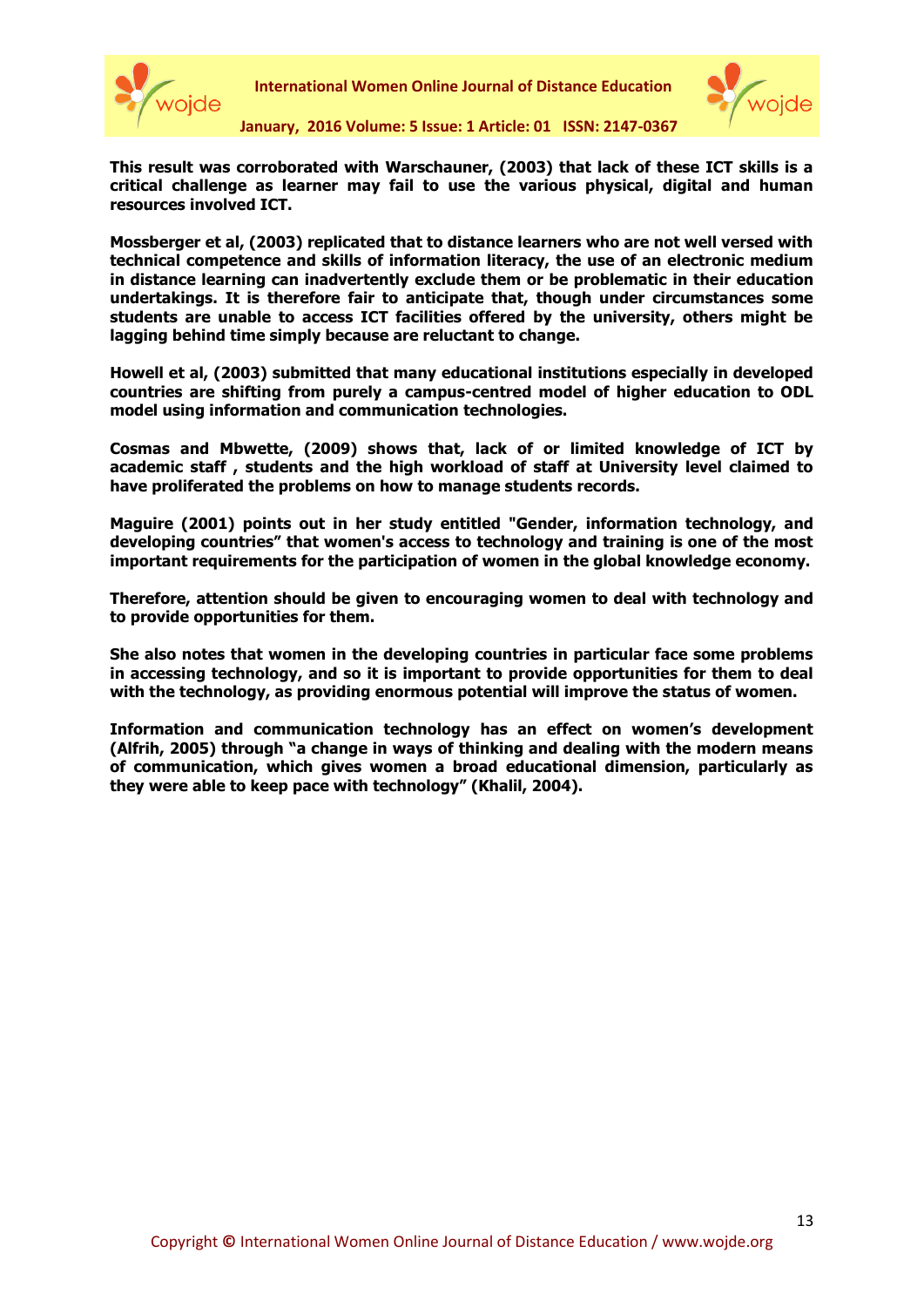



# **CONCLUSION**

**Open Distance Learning (ODL) is an important objective in the development of higher education and has great potential to balance opportunities and take higher education to the door steps of women.** 

**It is expected that this ODL will lead to empowerment of women especially among rural and tribal women.** 

**Further the National Open University of Nigeria Scheme seeks to open the avenues of education to school dropouts, women entrepreneurs and artists, among others, who wish to enhance their natural expertise and aptitudes through formal learning.**

**Above all, concerning financial constraints, it was expected, because most of the distance learners are adults with family obligations that need money, financial constraints in their studies would be obvious. Almost, all respondents reported being self-financing their studies.**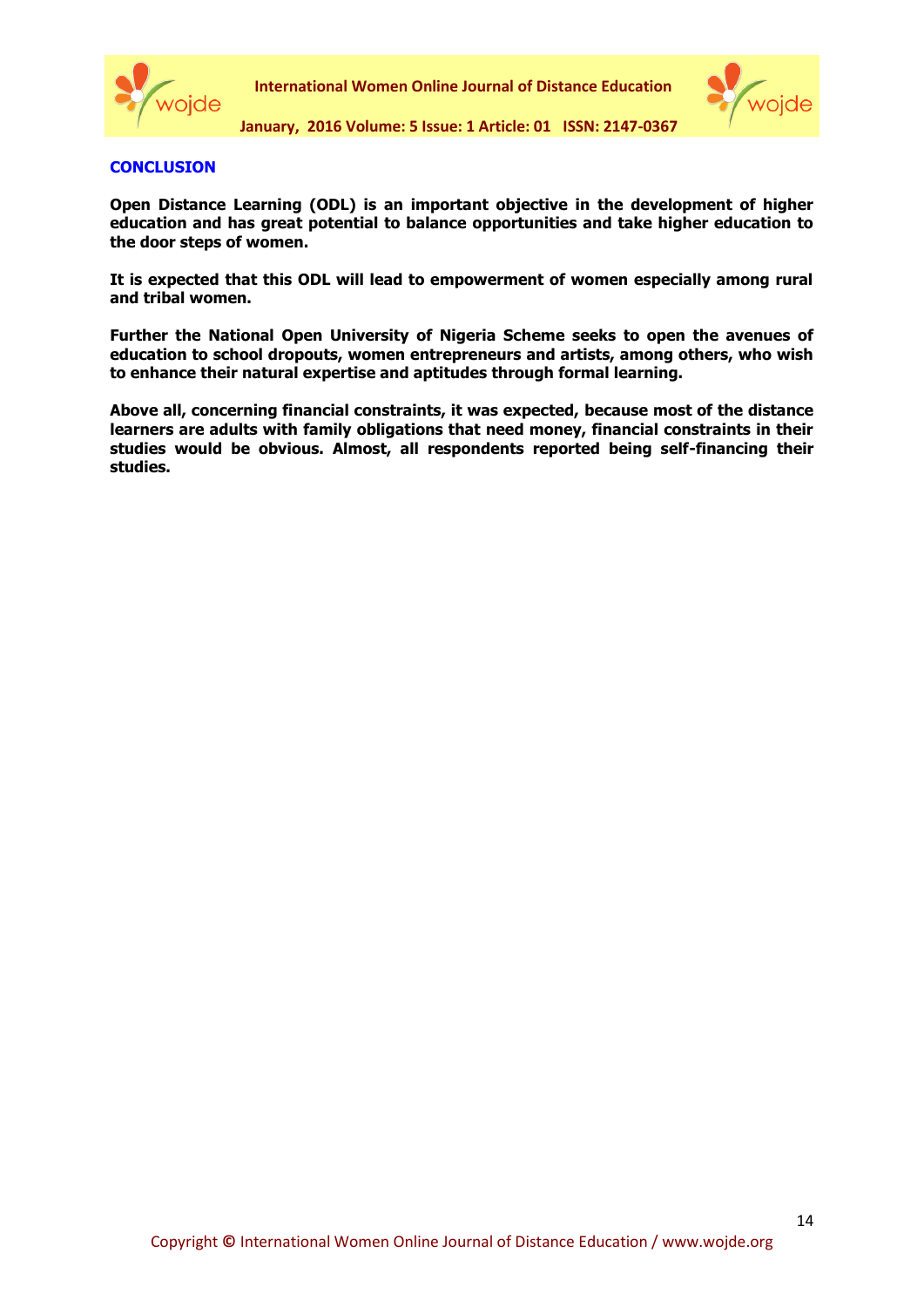



# **RECOMMENDATIONS**

**The following recommendations were made:**

 **Women attending ODL should be stimulated and skilled to use ICT for faster and easier learning.** 

 **Centres for study with library facilities should be opened in each village to smooth the progress of women.** 

 **Certificate discrimination should stop for ODL degrees among the educational institutions, employers and in the society at large.** 

 **Contact programmes in ODL should be elastic to suit to the timing of working women in urban and rural areas.** 

 **Courses for women in ODL should be application oriented so that it will help them in their money-making and community empowerment.**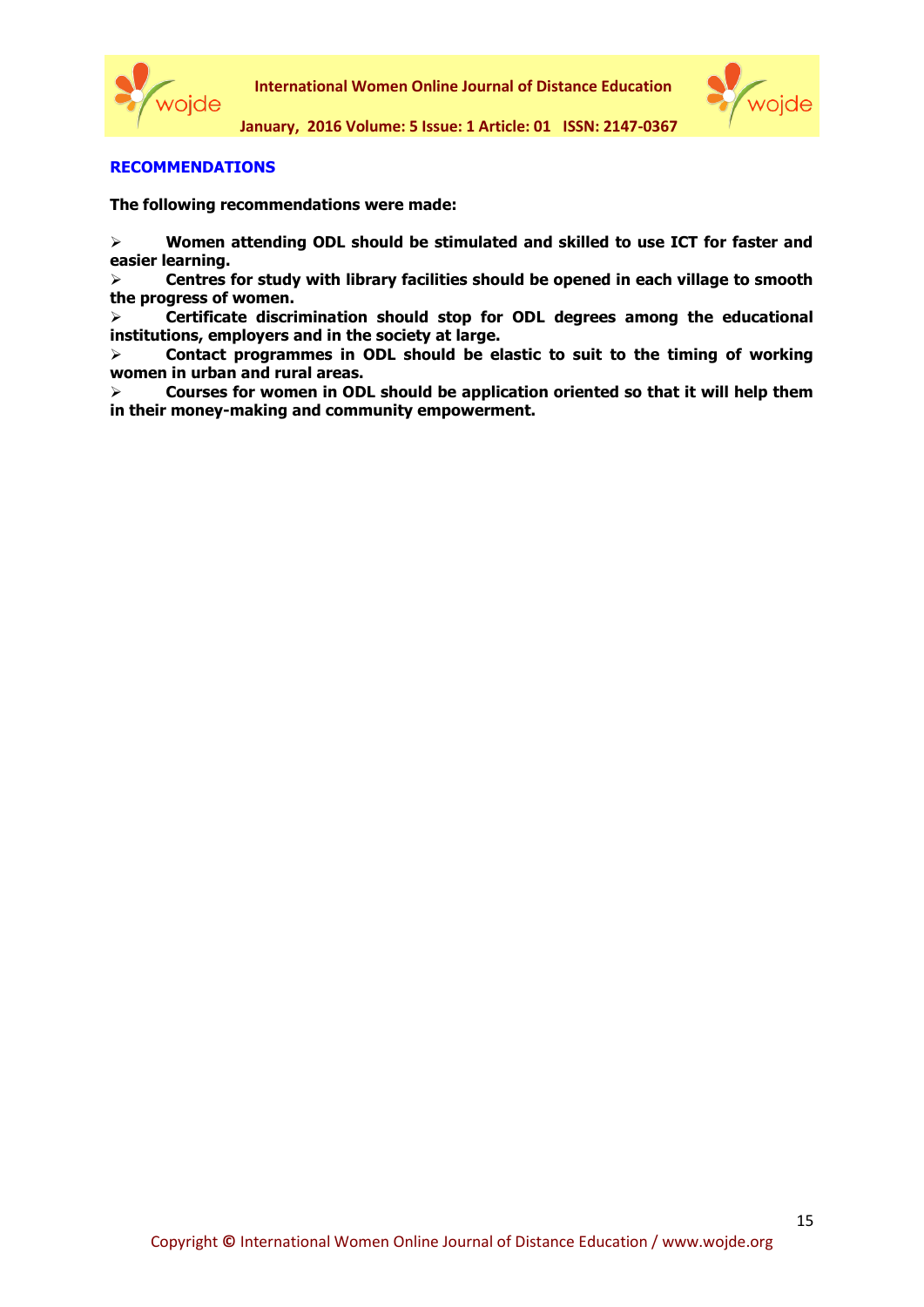



# **BIODATA and CONTACT ADDRESSESS of the AUTHOR**



**Adebayo Lawrence OJO has Nigeria Certificate in Education (NCE) in Physical & Health Education from College of Education, Ikere, Ekiti State; Bachelor Degree in Health Education from University of Nigeria, Nsukka, Enugu State and Master Degree in Health & Safety Education from University of Ibadan, Ibadan, Oyo State, Nigeria. He's an intelligent Researcher in the Special Programme Centre of Nigerian Educational Research and Development Council, Abuja, Nigeria. He has various publications in his area of speciality.**

**Adebayo Lawrence, OJO Nigerian Educational Research and Development Council (NERDC), LOkoja-Kaduna Express Road, P.M.B. 91, Sheda-Abuja, NIGERIA Phone: +2348068957801 Mobile: +2348068957801 Email: [bayem2137@gmail.com](mailto:bayem2137@gmail.com)**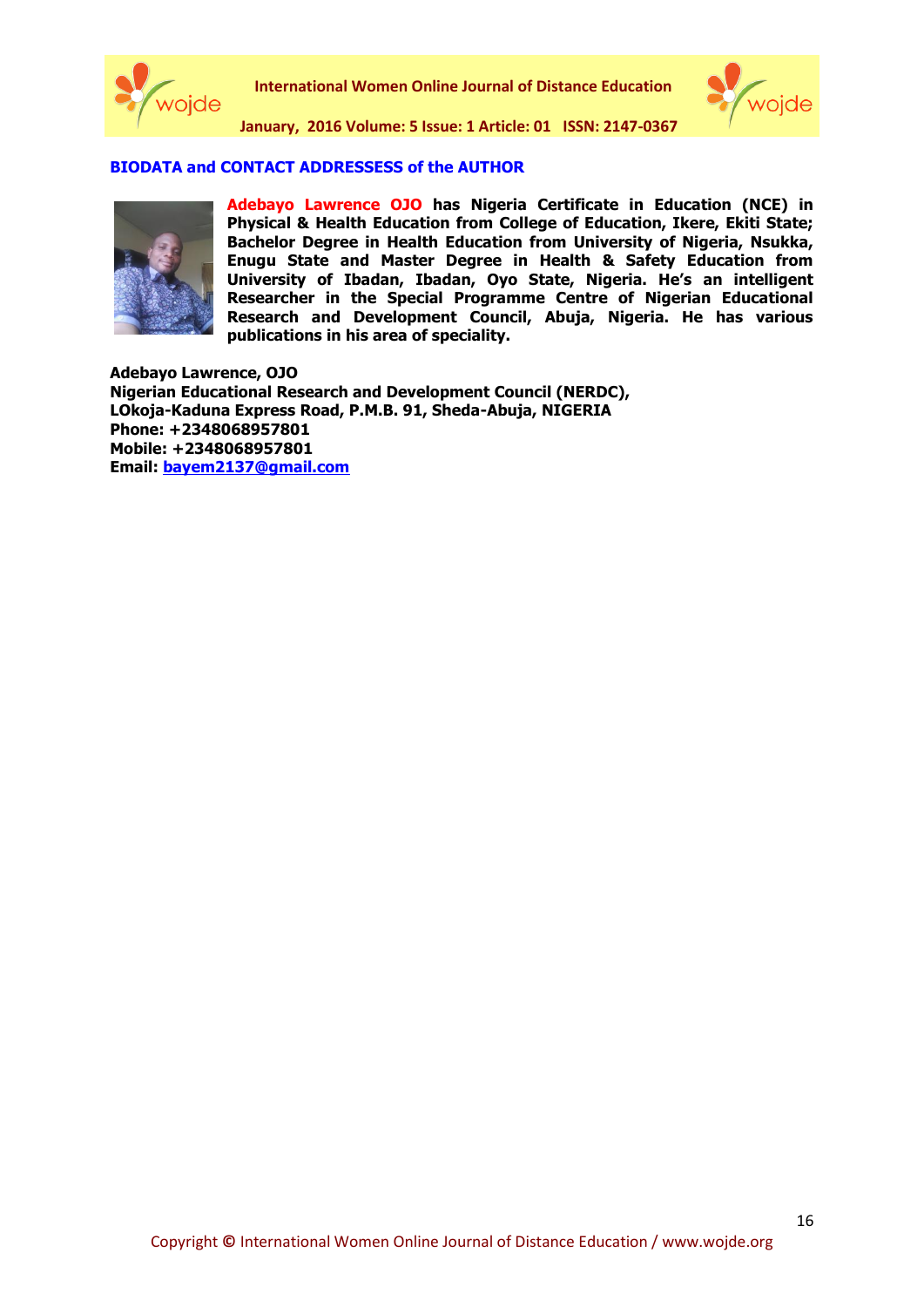



# **REFERENCES**

**Alfrih, S. (2005). Distance learning role in the development of Arabian woman. A research paper for Arabic woman forum, Egypt. Retrieved Jan. 15, 2008 from <http://217.52.27.150/montada/schedule.asp>**

**Allen, I. E. & Seaman, J. (2010). Making the grade: Online education in the United States. Needham, MA: SloanConsortium.**

**Basaza, N.; Milman, B. & Wright, C. R. (2010). The challenges of implementing distance education in Uganda: A Case Study, International Review Of Research In Open And Distance Learning, 11(2).**

**Bourlova, T. (2005). The Impact of e-learning on the University Campus, Centre for Managing and Planning Learning Environments (MAPLE).The University of British Columbia, 6, Retrieved: April 7, 2007 from [www.maple.ubc.ca](http://www.maple.ubc.ca/)**

**Braimah, K. & Osiki, D. J. (2008). The Impact of Technology on Accessibility and Pedagogy; the Right to Education in Sub- Saharan Africa, Asian Journal of Distance Education, 6, 53-62.** 

**Bruening, T.; Scanlon, D.; Hodes, C.; Dhital, P.; Shao, X. & Liu, S. (2001). Characteristics of teacher educators in career and technical education. Minneapolis, MN: National Research Center for Career and Technical Education.**

**Carnwell, R. (2000). Pedagogical implications of approaches to study in distance learning: Developing models through qualitative and quantitative analysis, Journal of Advanced Nursing, 31(5), 1018-1028.**

**Commonwealth of learning (COL), (2003). The commonwealth of learning's support to the achievement of the Millennium Development Goals for women in Africa. Commonwealth Of**  Learning Activities In Nigeria: The National Universities Commission's Perspective. Presented By Engr. **Kayode Odedina. National Universities Commission, Abuja**

**Cosmas, B. F. & Mbwette, T. S. (2009). Open and distance learning in developing countries: The past, the present and the future. Dares salaam: Open University of Tanzania.**

**Dabbagh, N. & Bannan-Ritland, B. (2005). Online learning: Concepts, strategies, and applications. Upper Saddle River, NJ: Prentice Hall.** 

**Dabbagh, N. (2007). The online learner: Characteristics and pedagogical implications Upper Saddle River, NJ: Prentice Hall.** 

**Daniel, J. (2005). Open and Distance Learning in Africa.15CCEM Mid-Term. Educational Media international, 39(1), 17-22.**

**Dirani, K. M. & Yoon, S. W. (2009). Exploring Open Distance Learning at a Jordanian University: A Case Study. International review of research in open and distance learning, 10(2). from<http://www.infrastruction.com/barrier.htm>**

**Galusha, J. M. (2012). Barriers to learning in Distance Education. MS: The University of Southern Mississippi.**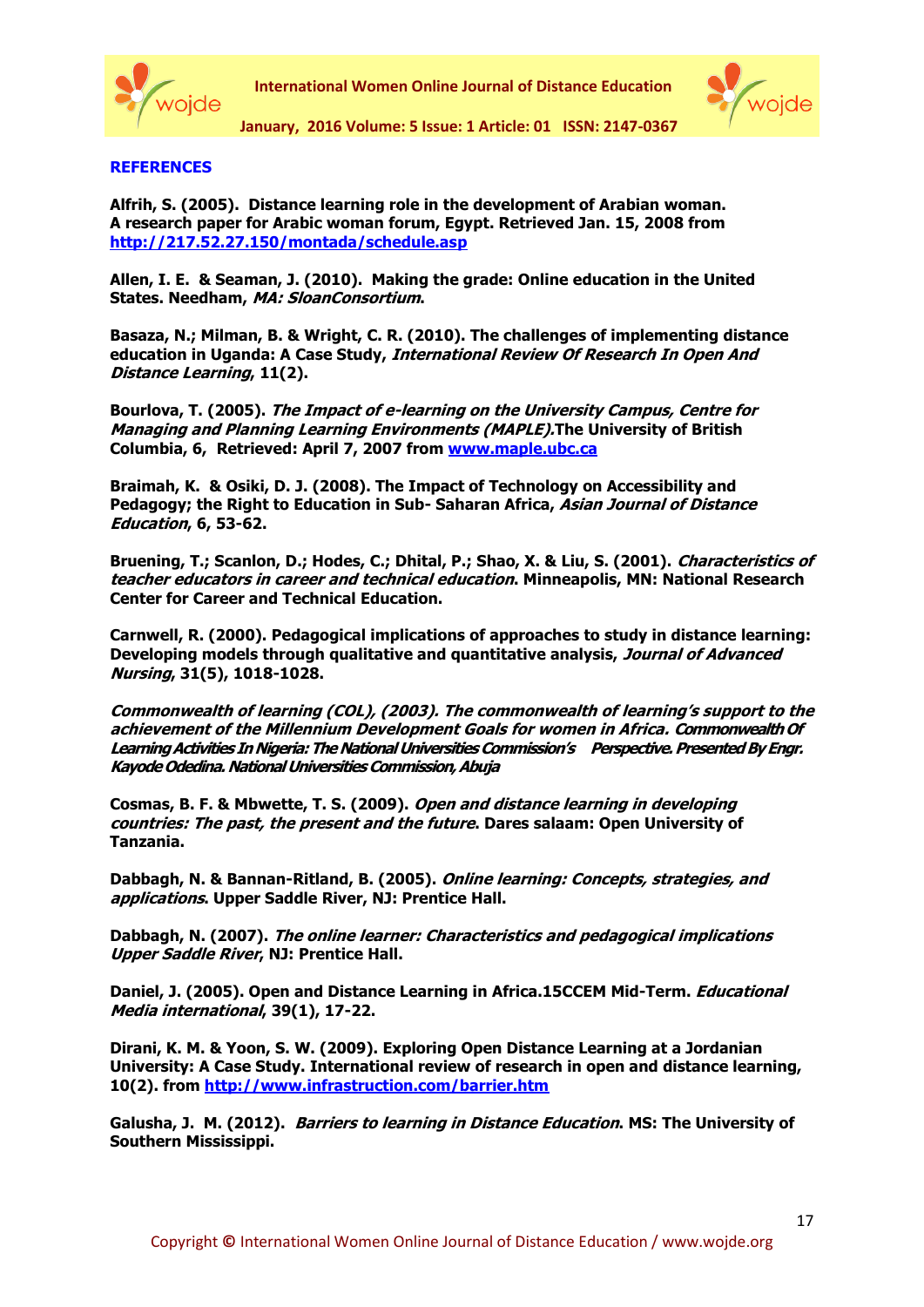



**January, 2016 Volume: 5 Issue: 1 Article: 01 ISSN: 2147-0367**

**Garland, M. (2007). Ethnography penetrates the "I didn"t have time" rationale to elucidate higher order reason for distance education withdrawal. Research in Distance Education, 8(2), 181-198.**

**Golafshani, N. (2003).Understanding reliability and validity in qualitative research. The Qualitative Report, 8 (4), 597-607. Retrieved from [http://www.nova.edu/ssss/QR/QR8](http://www.nova.edu/ssss/QR/QR8%204/golafshani.pdf)  [4/golafshani.pdf](http://www.nova.edu/ssss/QR/QR8%204/golafshani.pdf) on 23.11.2011.**

**Howell, S. L.; Williams, P. B. & Lindsay, N. K. (2003). Thirty-two trends affecting distance education: An informed foundation for strategic planning. Online Journal of Distance Learning Administration, VI (III).**

**Jakani, D. (2014). Empowering Women through Distance Learning in India. Mother Teresa Women's University.**

**Juma, M. N. (2005). The establishment of a higher education open and distance learning knowledge base for decision makers in Kenya. Nairobi: Kenyatta University Press** 

**Kamau, J. (2007). Retraining primary school teachers against diminishing resources: Is distance education the answer? Conference paper, UNESCO, second regional seminar for Africa, Accra Ghana; UNESCO.**

**Khalil, E. (2004). Communication technology and woman development. Teacher's Journal, 42(4), 25-29.**

**Maguire, M. (2001). Gender, Information Technology, and Developing Countries, Tech Know Logia November/December, Knowledge Enterprise, Inc., 58-59. Retrieved May 10, 2007 from http:/[/www.TechKnowLogia.org](http://www.techknowlogia.org/)**

**Mbukusa, N. R. (2009). Barriers to rural remote students" access of distance education supports services offered by the centre for External studies at the University of Namibia. Pretoria: University of South Africa.**

**Mhehe, E. (2002). Women Overcoming Barriers to Learning by Distance at University of Tanzania. Retrieved: April 1, 2007 from http:/[/www.col.org](http://www.col.org/)**

**Mossberger, K.; Tolbert, C. & Stansbury, M. (2003). Virtual inequality: Beyond the digital divide. Washington, D. C.: Georgetown University Press.**

**Moxley, D.; Najor-Durack, A. & Dumbrigue, C. (2001). Keeping students in higher education: Successful practices and strategies for retention, London: Kogan-Page.** 

**Mushi, P. S. D. (2001). Prospects of combining residential and distance mode of university education in Tanzania. In UTAFI (News Series Special Issue) Volume 4, 1998- 2004:221-255.**

**National Committee for Woman (NCWY) (2005). Woman Situation in Yemen Retrieved October 20, 2007 from http:/[/www.yemeni-women.org.ye](http://www.yemeni-women.org.ye/)**

**Ohene, J. B. & Essuman, S. O. (2014). Challenges Faced by Distance Education Students of the University of Education, Winneba: Implications for Strategic Planning. Journal of Education and Training, ISSN 2330-9709: 2014, Vol. 1, No. 2**